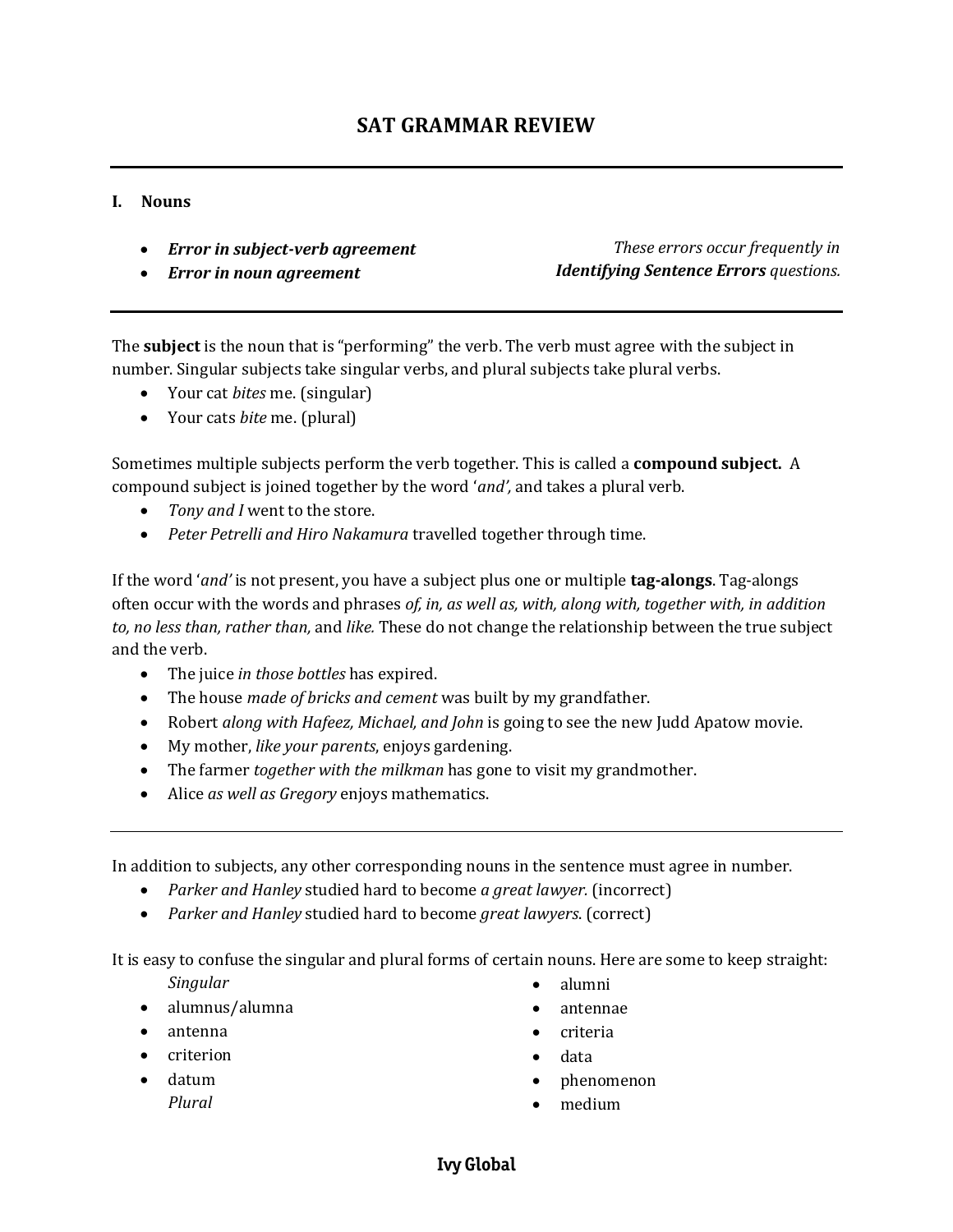- millennium
- symposium
- phenomena
- media
- millennia
- symposia

- **II. Pronouns**
	- *Error in pronoun case*
	- *Error in pronoun-antecedent agreement*
	- *Error in pronoun-verb agreement*
	- *Error in pronoun consistency*

Pronouns are words that take the place of and refer back to previously mentioned **antecedent** nouns. Like their noun counterparts, pronouns can take a subject or object role in the sentence. Each personal pronoun has a **nominative** (subject) and **objective** (object) **case.**

- *She* and *I* went to the store. (nominative)
- Jerry took *him* and *me* to the dance. (objective)

If you're unsure, test with a single pronoun.

*Who* is a subject pronoun, and *whom* is an object pronoun.

- *Who* went to the store? (nominative)
- *Whom* did Jerry take to the dance? (objective)

# Pronouns that come after a preposition (*by, of, for, after, with,*

*between, except, without,* etc.) are considered **objects of the preposition** and take the objective case.

- Everyone did well on the exam except *him* and *her*.
- Sarah left without John and *me*.
- Please keep this between *you* and *me*.
- By *whom* was this wonderful short story written?

Constructions with *than*: whenever a pronoun follows *than,* it should be in the subjective case. A following verb is always understood, if not always articulated.

- I am taller than *he* (is).
- Sarah is better at math than *I* (am).

Pronouns must agree in number with their antecedents. If the antecedent is singular, the pronoun must be singular. If the antecedent is plural, the pronoun must be plural.

A student will catch *their* mistakes if *they* proofread. (incorrect)

| <b>Nominative</b> | <b>Objective</b> |
|-------------------|------------------|
|                   | me               |
| we                | us               |
| you               | you              |
| he                | him              |
| she               | her              |
| it                | it               |
| they              | them             |
| who               | whom             |

*These errors occur frequently in* 

*Identifying Sentence Errors questions.*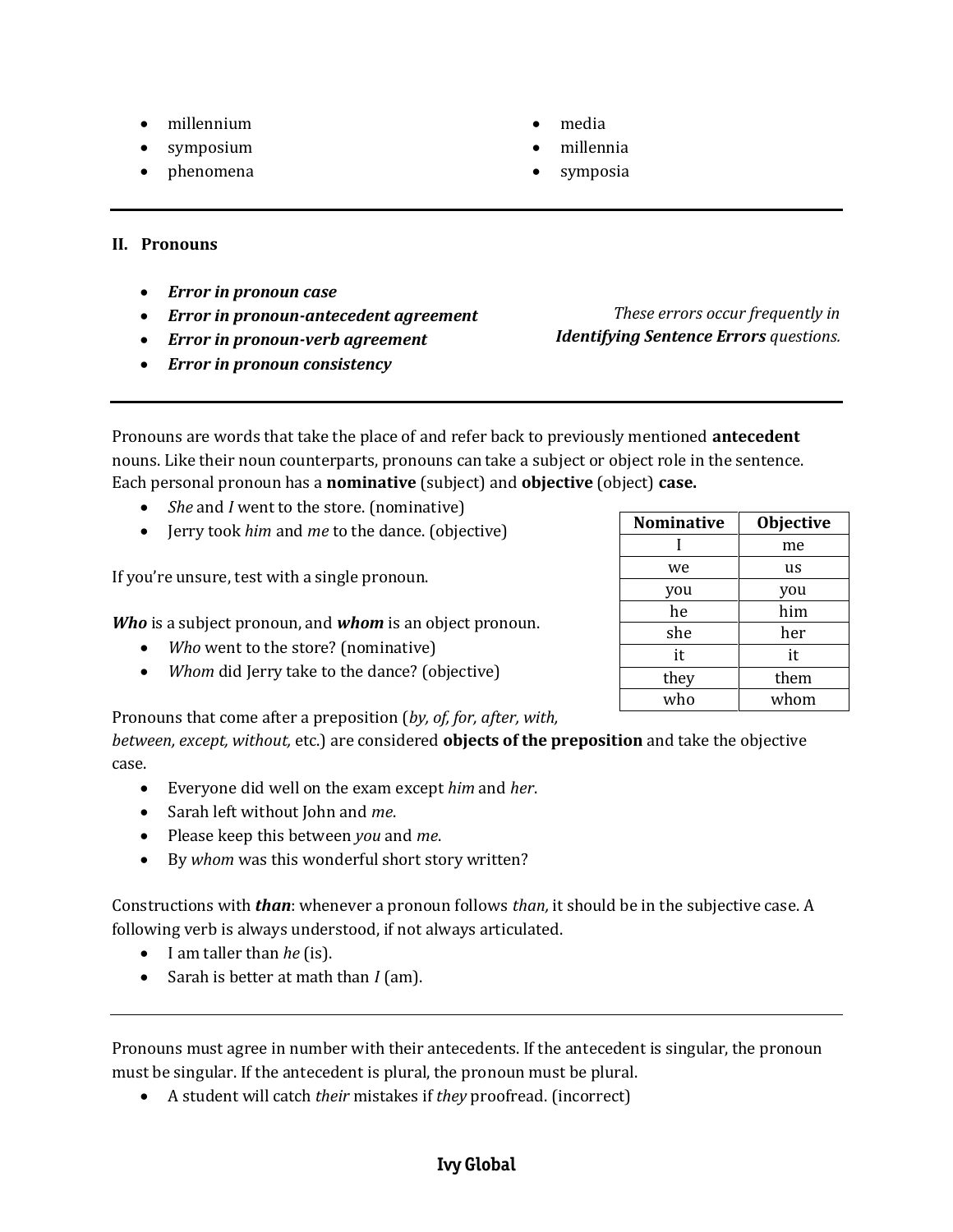- A student will catch *his or her* mistakes if *he or she* proofreads. (correct)
- Students will catch *their* mistakes if *they* proofread. (correct)

Verbs must agree in number with subject pronouns. It is easy to make a mistake with some of the less basic pronouns. When in a subject position, some of these pronouns always take a singular verb and others always take a plural verb.

- *Each* of the apples you bought *is* bruised.
- *Everything* that my uncle does *turns* out to be *a success.*
- *Neither* of the twins *knows* how to cook.
- *Nobody is* at home.
- *Many are* cold, but *few are* frozen.

Exception! In *neither … nor* and *either … or* constructions, the verb agrees in number with the *closest* noun or pronoun.

- *Neither* the twins *nor* Laura *was* willing to take the blame.
- *Either* Mary *or* her parents *are* responsible for the flood.

| <b>Singular Pronouns</b> |            |  |
|--------------------------|------------|--|
| each                     | either     |  |
| neither                  | someone    |  |
| anyone                   | everything |  |
| somebody                 | nobody     |  |
| anybody                  | everyone   |  |

| <b>Plural Pronouns</b> |     |  |
|------------------------|-----|--|
| many                   | few |  |
| several                |     |  |

Keep pronouns consistent. Don't change between "we," "you," "they," "he or she," and "one" in a single sentence.

- If *one* doesn't study, *your* grade will drop. (incorrect)
- If *one* doesn't study, *one's* grade will drop. (correct)

### **III. Verbs**

- *Error in verb tense*
- *Error in verb form or conjugation*
- *Misuse of passive voice*
- *Error in gerund usage*

*These errors occur frequently in both Identifying Sentence Errors and Improving Sentences questions.*

The tense of a verb indicates when the action of the sentence takes place. Use the **present tense**  for action that is currently occurring, action that generally occurs, and action that takes place in literature (novels, movies, comics, short stories, poetry, non-fiction books, etc).

- I always *eat* breakfast at home.
- In Shakespeare's play, Macbeth *murders* Duncan after he *hears* the prophecy.

There are several ways to indicate action that occurs in the past. Use the **regular past tense** for completed actions in the past. Use the **imperfect past tense** (*was* + present participle) for actions that were continuous in the past.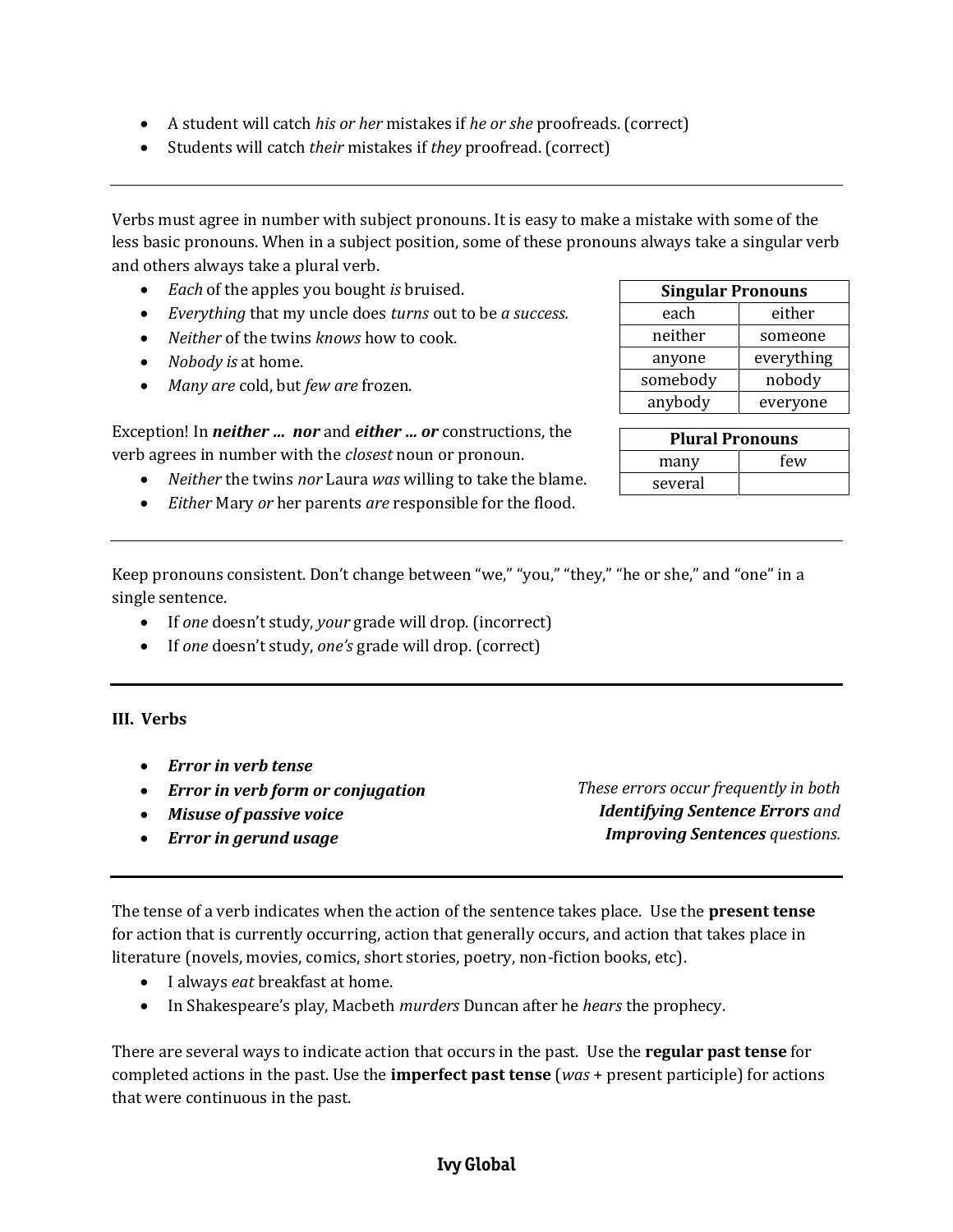- $\bullet$  I *ran*.
- He *drank*.
- She *swam*.
- I *was running*.
- He *was drinking*.
- She *was swimming*.

Both the regular and imperfect past tense can be combined for actions that were **simultaneous** in the past. Connect these with words like *as, when,* and *while.*

- I *was swimming* when my cell phone *rang*.
- She *broke* her arm while *skating*.

The **perfect tense** (*have* + past participle)describes an action that you have done in the past, but are talking about in the present.

- Yes, she *has seen* that movie*.*
- I *have walked* one hundred miles and I will walk one hundred more…

The **pluperfect** or **past perfect tense** (*had* or *had been* + past participle) describes action that occurred before another action in the past. Do not leap into the past perfect tense when one of your actions occurs in the perfect, present, or future tense.

- I *will not go* with Sohana because I *had already seen* the movie. (incorrect)
- I *didn't go* with Sohana because I *had already seen* the movie. (correct)
- Chris *had already read* the book, but he *will read* it again. (incorrect)
- Chris *had already read* the book, but he *decided* to read it again. (correct)

To describe a **hypothetical** action in the past tense, use *would* rather than *will.*

- I *knew* that I *will win* the game. (incorrect)
- I *knew* that I *would win* the game. (correct)

Use the **subjunctive tense** (formed by the past tense *were*) to express wishes, particularly with the word *if*.

- If I *was* you, I would take a vacation. (incorrect)
- If I *were* you, I would take a vacation. (correct)

**Transitive verbs** take a direct object. **Intransitive verbs** take an indirect object or no object at all. Certain verbs can be both transitive and intransitive without changing form or conjugation:

- I am reading *a book*. (direct object) He made *an error.* (direct object)
- I am reading. (no object)
- He made *the man* cry. (indirect object)

Certain verbs look similar, but have very different forms depending on whether they are transitive or intransitive. *Raise* and *lay* (present tense) take direct objects. *Rise* and *lie* do not take direct objects. However, *lay* can also be the past tense of *lie.* The past tense of *lay* is *laid*.

 $\bullet$  *Jill raises* her hand.

- I *lay* my coat on the bed.
- They *raised* their children well.
- I *laid* my coat on the bed.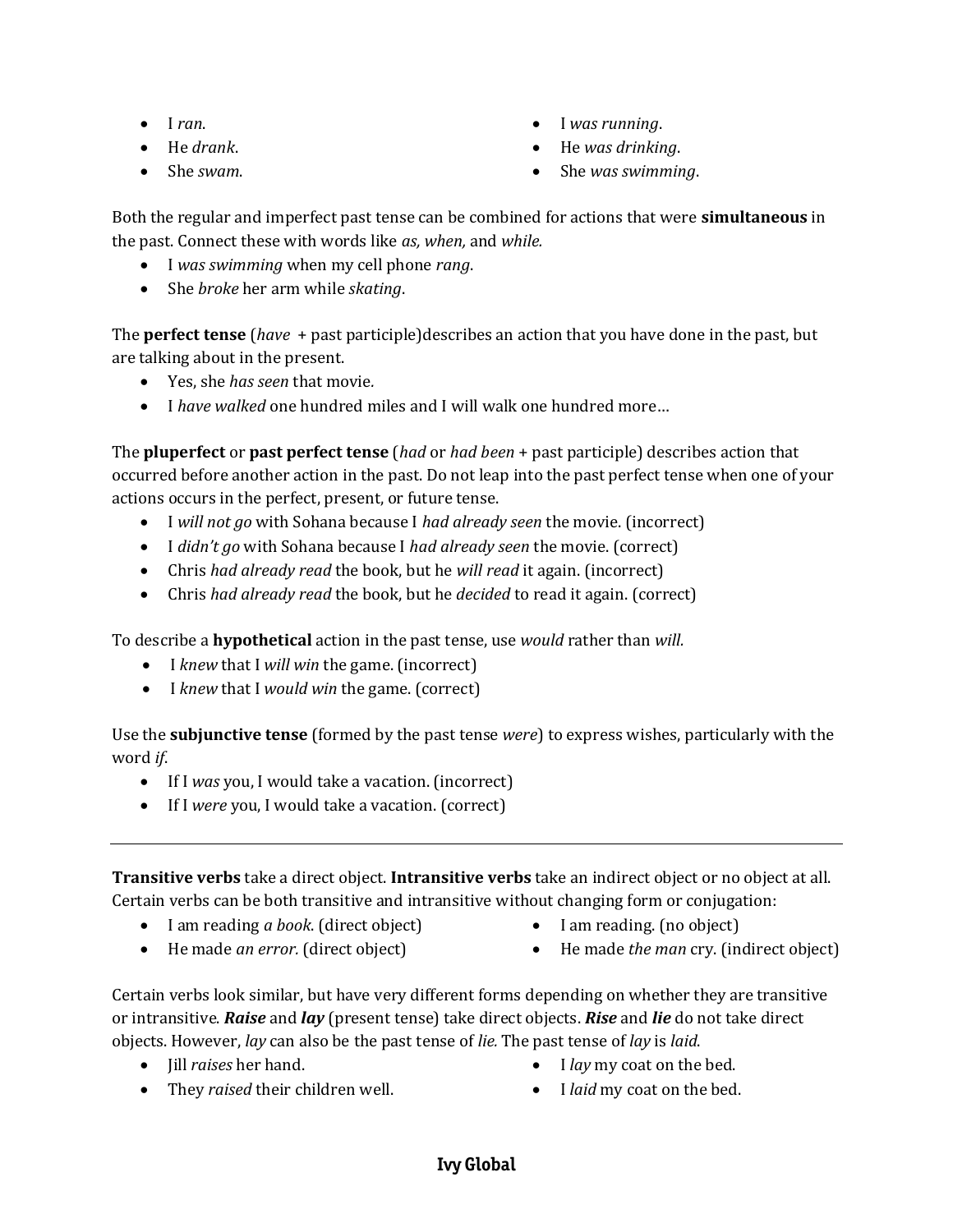- The sun *rises* in the east.
- The farmers *rose* at dawn.
- I think I should *lie* down.
- I *lay* down immediately.

The **passive voice** is not a verb tense but an inverted sentence order. In this construction, the noun performing the action does not appear in the normal subject position. Passive construction often leads to wordiness and lack of focus; re-write passive sentences in the active voice.

- Another helping *was asked* for *by* my friend. (passive)
- My friend *asked* for another helping. (active)
- Three finalists for the open position *have been selected by* the administration. (passive)
- The administration *has selected* three finalists for the open position. (active)

**Gerunds** are *–ing* verb forms that act as nouns. Nouns or pronouns preceding gerunds should be in the possessive case, as they technically *modify* the gerund rather than act as a subject to a verb. Gerunds are required in certain idiomatic phrases.

- *He* constantly *babbling* drives me crazy. (incorrect)
- *His* constant *babbling* drives me crazy. (correct)
- The *tiger growling* frightens the small animals. (incorrect)
- The *tiger's growling* frightens the small animals. (correct)
- Experts suggest *to water* your garden later when the sun is less intense. (incorrect)
- Experts suggest *watering* your garden later when the sun is less intense. (correct)

# **IV. Sentence Structure and Punctuation**

- *Sentence fragments*
- *Run-on sentences*
- *Error in conjunction usage*
- *Error in punctuation: commas, semicolons, colons, apostrophes*

*These errors occur most frequently in Improving Sentences questions.*

Clauses come in two forms: **independent** and **dependent**. Independent clauses can stand alone as sentences.

- I saw a movie with Danny.
- We meet for coffee once a week.

Dependent clauses do not stand alone. Instead, they provide extra interest in the sentence.

- *After I completed my homework*, I saw a movie with Danny.
- *In our efforts to be good friends*, we meet for coffee once a week.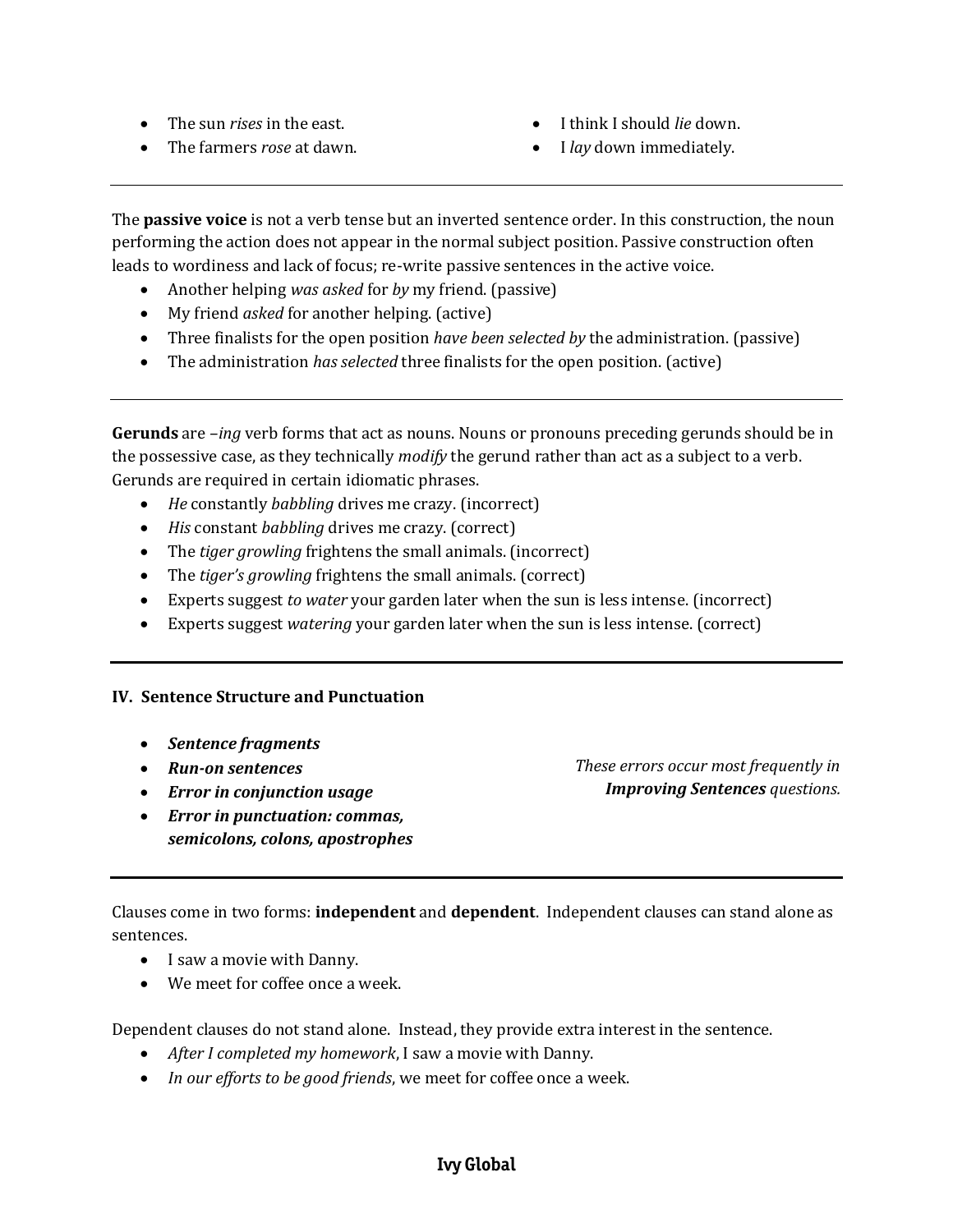A dependent clause on its own is a **sentence fragment**, and needs to be altered to make a complete sentence.

- When I finished this slice of pizza. (sentence fragment)
- I finished this slice of pizza. (complete sentence)
- Because I detest Sarah. (sentence fragment)
- Because I detest Sarah, I try to avoid her whenever I can. (complete sentence)

Independent causes can be separated by periods, connected by semicolons, or joined by **coordinating conjunctions**. If you try to connect two independent clauses with only a comma, you have a **comma splice**. If you try to connect them with nothing, you have a **run-on sentence**.

- The teacher is very angry I think he is going to call my friend's parents. (run-on sentence)
- The teacher is very angry; I think he is going to call my friend's parents. (correct)
- It was a beautiful day outside, I didn't want to stay in and do homework. (comma splice)
- It was a beautiful day outside, so I didn't want to stay in and do homework. (correct)
- I finished the slice of pizza, I felt my stomach turn. (comma splice)
- After I finished the slice of pizza, I felt my stomach turn. (correct)

An independent and a dependent clause can be joined together using a **subordinating conjunction**. In this construction, one idea *depends* on the other. Coordination and subordination

test our ability to see logical relationships between ideas. Thus, we must understand and determine how the ideas in the clauses work together: does one give supporting or contrasting information? Is there a progression in time and sequence? There might be two or more ways to express the relationship, but often only one will be correct, clear, and concise.

- It was snowing, *but* I wore my boots. (incorrect)
- *Because* it was snowing, I wore my boots. (correct)
- Henry tried to read *War and Peace* in the original Russian, *and* it was too difficult. (incorrect)
- Henry tried to read *War and Peace* in the original Russian, *but* it was too difficult. (correct)
- *Although* Henry tried to read *War and Peace* in the original Russian, it was too difficult. (correct)

*However, consequently, furthermore, therefore, instead, thus, as a result* and similar words are **conjunctive adverbs** and cannot be used in the same way as coordinating or subordinating

| <b>Subordinating</b> |             |  |
|----------------------|-------------|--|
| Conjunctions         |             |  |
| after                | rather than |  |
| although             | since       |  |
| as                   | so that     |  |
| as if                | than        |  |
| as long as           | that        |  |
| as though            | though      |  |
| because              | unless      |  |
| before               | until       |  |
| even if              | when        |  |
| even though          | whenever    |  |
| if                   | where       |  |
| if only              | whereas     |  |
| in order that        | wherever    |  |
| now that             | while       |  |
| once                 |             |  |

| <b>Coordinating Conjunctions</b> |     |  |
|----------------------------------|-----|--|
| and                              | or  |  |
| but                              | nor |  |
| S0                               | for |  |
| yet                              |     |  |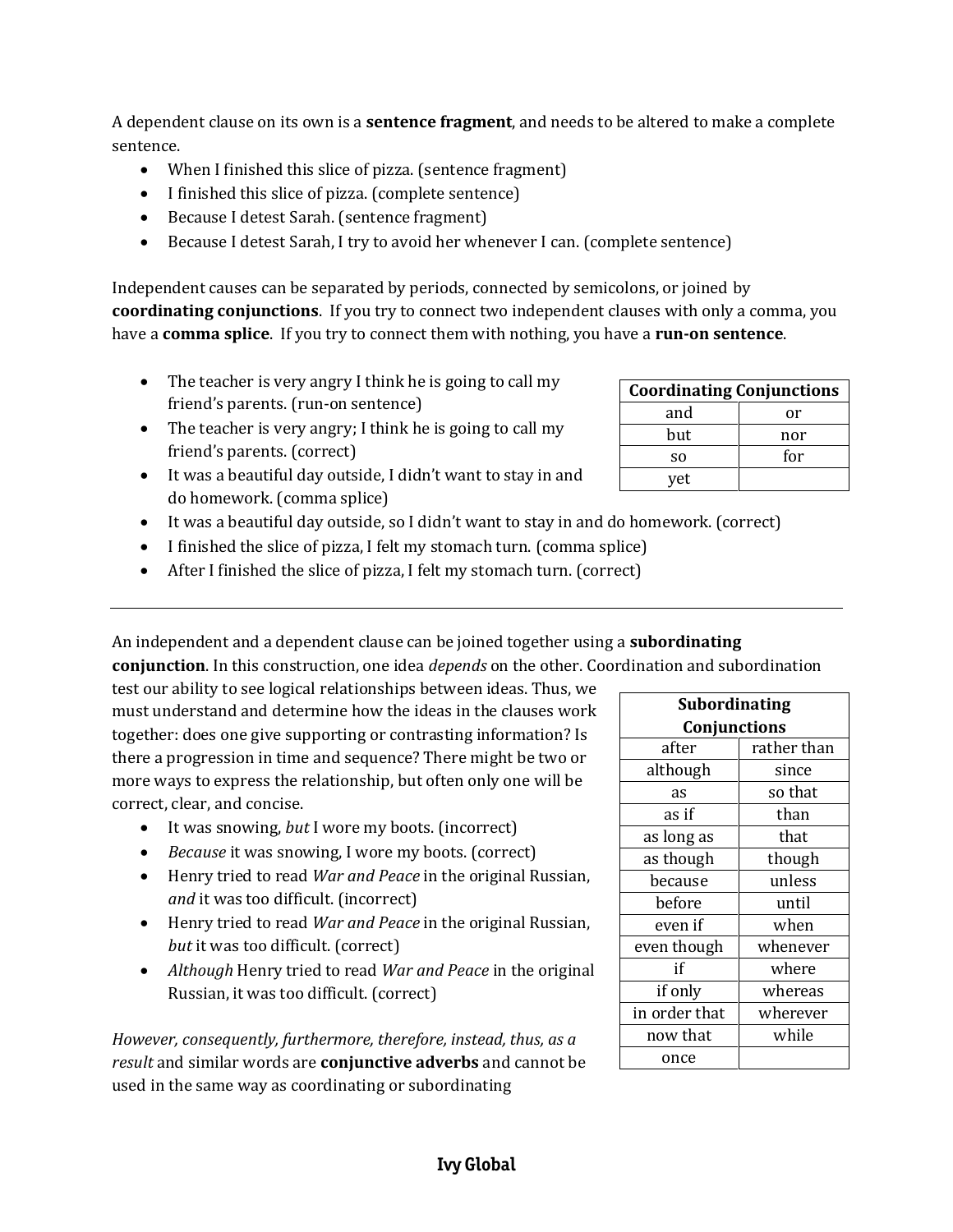conjunctions. They can be used to introduce an independent clause following a period or a semicolon. They can also act as interrupters, separated from the main sentence with commas.

- John didn't read the assigned homework, *consequently* he failed the exam. (incorrect)
- John didn't read the assigned homework. *Consequently,* he failed the exam. (correct)
- We decided not to go out tonight, *instead* we are going to save our money. (incorrect)
- We decided not to go out tonight; *instead,* we are going to save our money. (correct)
- Sarah is normally clumsy, *however* she is a good skater. (incorrect)
- Sarah is normally clumsy; she is, *however*, a good skater. (correct)

**Semi-colons** are used in only two contexts: to join two independent clauses with or without a conjunctive adverb, or to *separate* very lengthy items in a list. Use a **colon** to *introduce* examples or items in a list.

- Four people worked on the project; only one received credit for it. (correct)
- Victoria was frequently tardy; therefore, she received a low grade. (correct)
- Elaine has three daughters; Amy, Michaela, and Christine. (incorrect)
- Elaine has three daughters: Amy, Michaela, and Christine. (correct)
- Elaine has three daughters: Amy, who is studying law at Harvard; Michaela, who is working as a masseuse; and Christine, who is still in high school. (correct)

As we have seen, **commas** are used to join together two clauses with a conjunction. Commas are also used after introductory phrases and around **interrupters** (words, phrases, and clauses that interrupt and are not essential to the core meaning of the sentence). Commas should *never* come between a subject and its verb.

- Mary, decided to relax with a good book. (incorrect)
- Mary decided to relax with a good book. (correct)
- After a long day at work, Mary decided to relax with a good book. (correct)
- Mary a paediatrician really enjoys her work. (incorrect)
- Mary, a paediatrician, really enjoys her work. (correct)

**Apostrophes** are used to form *contractions* by taking the place of a missing letter or number; to form *plurals* of letters, figures, and numbers; and to indicate *ownership* with an *'s*. To form a possessive for a noun already ending in *s*, add *'s* if the noun is singular; add only an apostrophe if the noun is plural. Keep in mind that not all plural nouns end in *s*. Show possession in the last word for names of organizations and businesses, for hyphenated words, and for cases of joint ownership.

- *We're* going out of town next week. (contraction)
- My husband was in the class of *'89*. (contraction)
- My street address contains three *5's.* (plural of a number)
- She has a hard time pronouncing *r's.* (plural of a letter)
- The *drummer's* solo was fantastic. (singular possessive)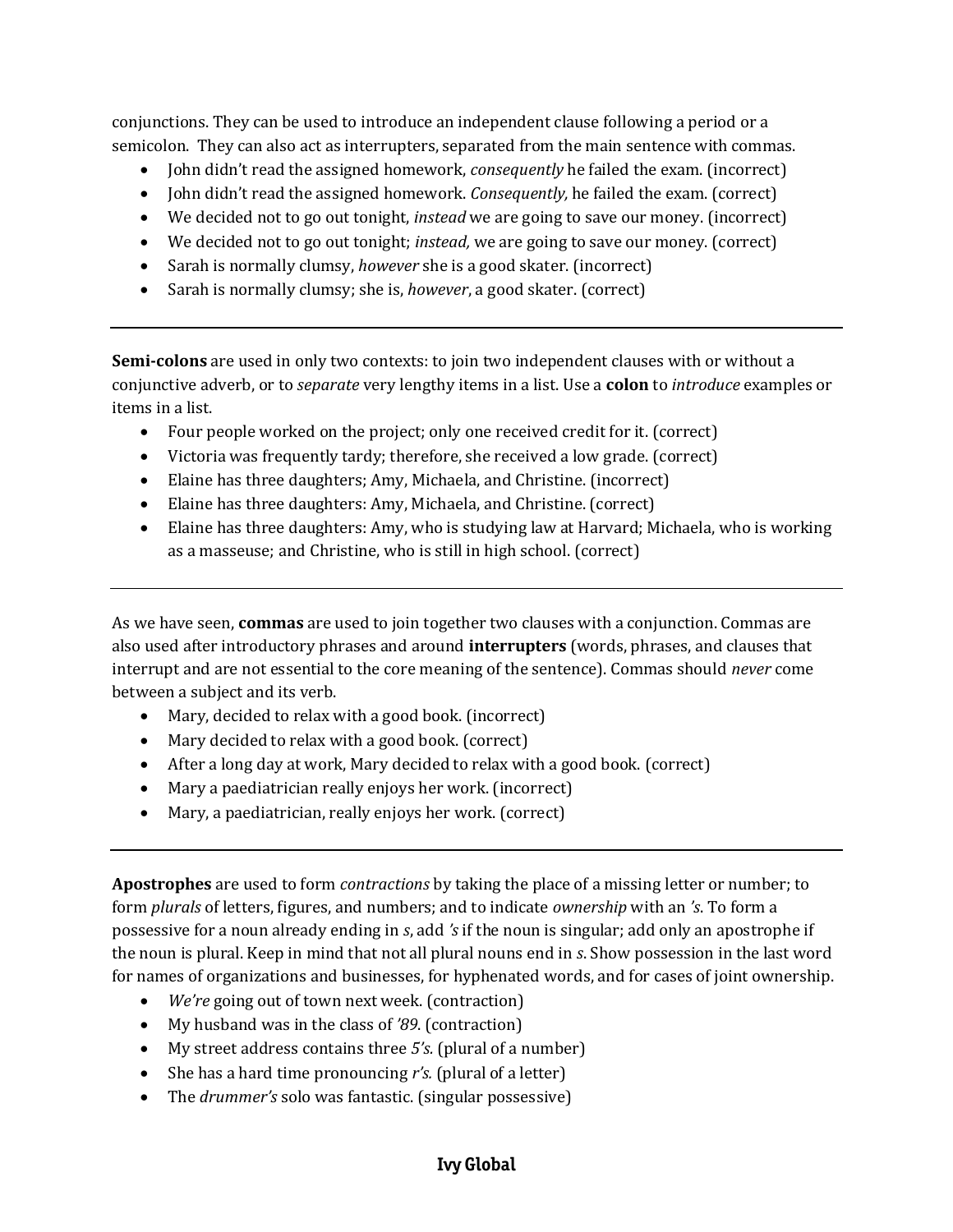- *Mr. Perkins's* persuasive essay was very convincing. (singular possessive)
- The *customers'* access codes are confidential. (plural possessive)
- *Men's* shirts come in a variety of neck sizes. (plural possessive)
- *Brad and Janet's* graduation was three months ago. (joint ownership)
- I went to visit my *great-grandfather's* alma mater. (hyphenated word)
- *The Future Farmers of America's* meeting was moved to Monday. (name of organization)

**Possessive pronouns** never use apostrophes. A pronoun with an apostrophe always signifies a contraction with the word *is* or *are*.

- *Its* fur is thick.
- *Whose* book is this?
- *Your* shirt is a great color.
- I enjoyed *their* presentations.
- Is this sandwich *yours* or *theirs*?
- *It's* a beautiful day.
- *Who's* in charge here?
- *You're* in a great mood today.
- *They're* horrible players.

## **V. Sentence Logic**

- *Misplaced modifiers*
- *Error in parallel structure*

*Faulty comparisons*

*These errors occur most frequently in Improving Sentences questions.*

- A **modifier** is a word, phrase, or clause that modifies or describes a noun or action in the sentence. Modifiers need to be placed as close as possible to the word they are modifying.
	- *Walking to the store*, the street seemed so quiet and peaceful to Laura. (incorrect)
	- *Walking to the store,* Laura thought the street seemed so quiet and peaceful. (correct)
	- *Unable to beat the enemy through brute force alone*, deception seemed necessary. (incorrect)
	- *Unable to beat the enemy through brute force alone*, the army decided that deception was necessary. (correct)
	- *Although a small dog*, my sister found her new puppy a big responsibility. (incorrect)
	- *Although her new puppy was a small dog*, my sister found him a big responsibility. (correct)

When you have multiple items in a list or in a comparison, these must be stated in a similar—or **parallel**—manner.

- Andrew enjoys *swimming, skating,* and *to play golf*. (incorrect)
- Andrew enjoys *swimming, skating,* and *playing golf*. (correct)
- Kate *is more ambitious*, but Emily *shows more patience*. (incorrect)
- Kate *is more ambitious*, but Emily *is more patient*. (correct)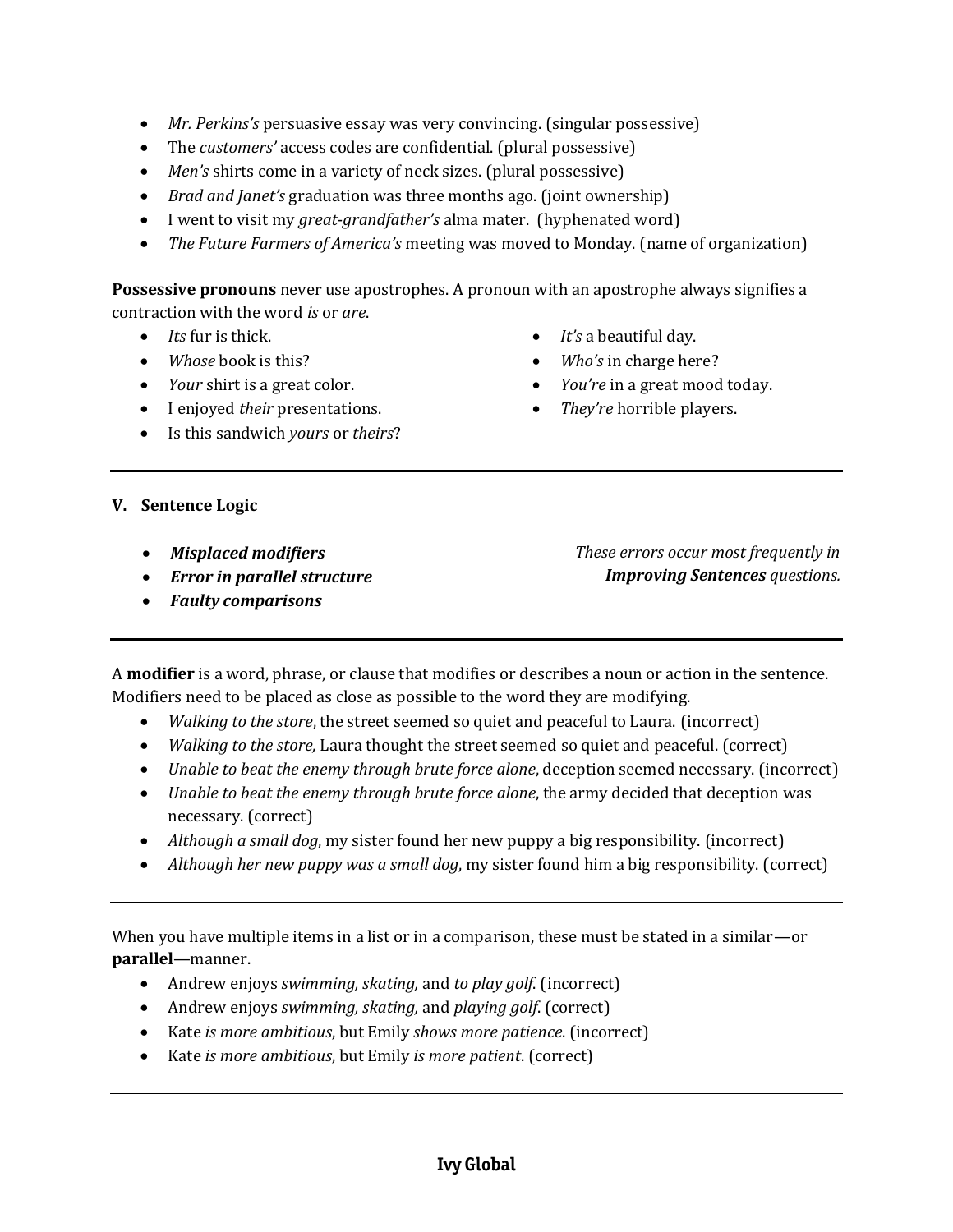**Comparisons** must be complete and logical. Always compare similar items.

- The rooms on the second floor are larger than the first floor. (incorrect)
- The rooms on the second floor are larger than *those on* the first floor. (correct)
- Jackson Pollack's paintings are better than any other painter. (incorrect)
- Jackson Pollack's paintings are better than *paintings by* any other painter. (correct)
- Some students prefer watching videos to textbooks. (incorrect)
- Some students prefer watching videos to *reading* textbooks. (correct)
- David Letterman is the best talk show. (incorrect)
- David Letterman*'s talk show* is the best talk show. (correct)

Use the comparative *'er'* ending to compare two items. Use the superlative *'est'* ending to compare three or more items.

- There are two children in the family. Jo is the *elder* and Paul is the *younger*. (comparative)
- There are four children in the family. Jo is the *eldest* and Paul is the *youngest*. (superlative)
- Of the couple, Eric is the *better* cook. (comparative)
- Of all of his siblings, Eric is the *best* cook. (superlative)

### Avoid **double comparisons** and **double negatives**.

- This is the *most longest* I've ever waited for a pizza. (incorrect)
- This is the *longest* I've ever waited for a pizza. (correct)
- This *isn't hardly* the best pizza in town. (incorrect)
- This *isn't* the best pizza in town. (correct)

#### **VI. Diction**

- *Wordiness and redundancy*
- *Adjective/adverb confusion*
- *Confused word pairs*
- *Error in idiom*

*These errors occur in both Improving Sentences and Identifying Sentence Error questions, though wordiness occurs almost exclusively in Improving Sentences questions.*

**Wordiness** is caused by unnecessary "filler" or repetition, inexact phrases, and overly complicated sentence structure. The more concise, the better, as long as all the necessary information is conveyed.

Replace the following wordy and redundant phrases with a more concise alternative:

- a lot of  $\rightarrow$  many or much
- all of a sudden  $\rightarrow$  suddenly
- along the lines of  $\rightarrow$  like
- any and all  $\rightarrow$  all
- are able to  $\rightarrow$  can
- at the present time  $\rightarrow$  currently/now
- basic fundamentals  $\rightarrow$  fundamentals
- both of these  $\rightarrow$  both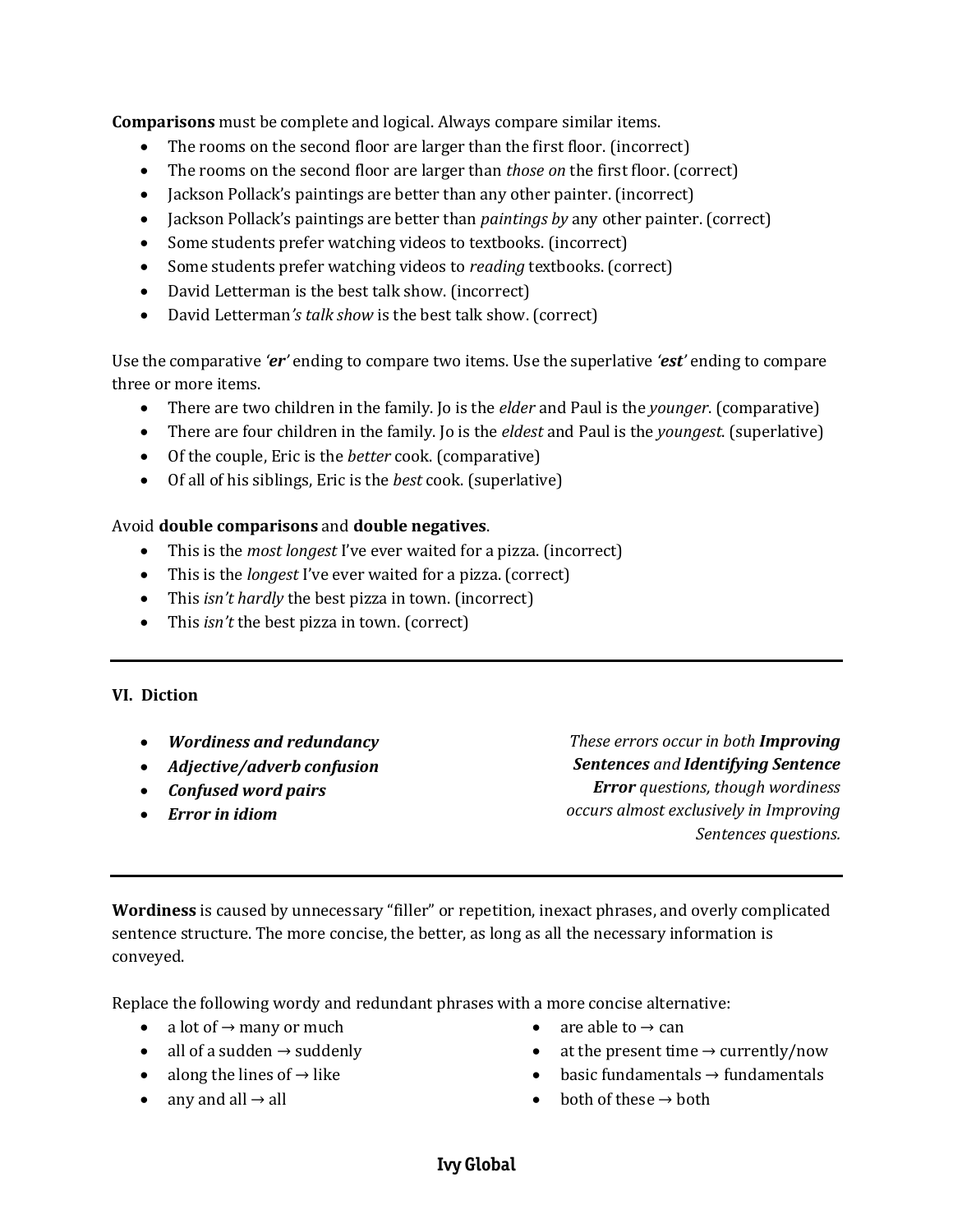- close proximity  $\rightarrow$  close
- $\bullet$  due to the fact that  $\rightarrow$  because
- $\bullet$  end result  $\rightarrow$  result
- $\bullet$  final destination  $\rightarrow$  destination
- $\bullet$  final outcome  $\rightarrow$  outcome
- $\bullet$  first and foremost  $\rightarrow$  first
- e general consensus  $\rightarrow$  consensus
- important essentials  $\rightarrow$  essentials
- $\bullet$  in order to  $\rightarrow$  to
- $\bullet$  in the event that  $\rightarrow$  if
- in the near future  $\rightarrow$  soon
- in the neighborhood of  $\rightarrow$  about
- last but not least  $\rightarrow$  finally

### Avoid the following wordy phrases and "filler":

- as a whole
- as the case may be
- as a matter of fact
- being that
- by and large
- often times  $\rightarrow$  often
- on a daily basis  $\rightarrow$  daily
- on account of the fact that  $\rightarrow$  because
- past history  $\rightarrow$  history
- rarely ever  $\rightarrow$  ever
- $\bullet$  take action  $\rightarrow$  act
- the majority of  $\rightarrow$  most
- the reason why  $\rightarrow$  the reason
- through the use of  $\rightarrow$  through
- $\bullet$  true facts  $\rightarrow$  facts
- various differences  $\rightarrow$  differences
- with regard to  $\rightarrow$  about/regarding
- with the exception of  $\rightarrow$  except for
- by definition
- for all intents and purposes
- it is clear that
- the fact that
- really, totally, very
- Since adjectives and adverbs serve similar functions they both modify or describe they are often confused. Remember that **adjectives** modify nouns or pronouns while **adverb**s modify verbs, adjectives, and other adverbs. Adverbs often end in *–ly*.
	- He was a *quick* study.
	- He had a *violent* temper.
	- I have a *good* dog.
- He learned *quickly*.
- He was a *violently* angry person.
- My dog is *well* trained*.*

Use *less* and *amount* for non-countable items (water, air, intelligence, etc.). Use *fewer* and *number*  for items that can be counted.

- There is *less* grass on the soccer field.
- I scored *fewer* goals than you.
- There is a greater *amount* of water in this lake.
- There is a greater *number* of ducks on this lake.

Use *between* when talking about two items only. Use *among* for three or more.

- Keep this *between* you and me.
- There was peace *among* the three countries.

Other commonly confused word pairs: